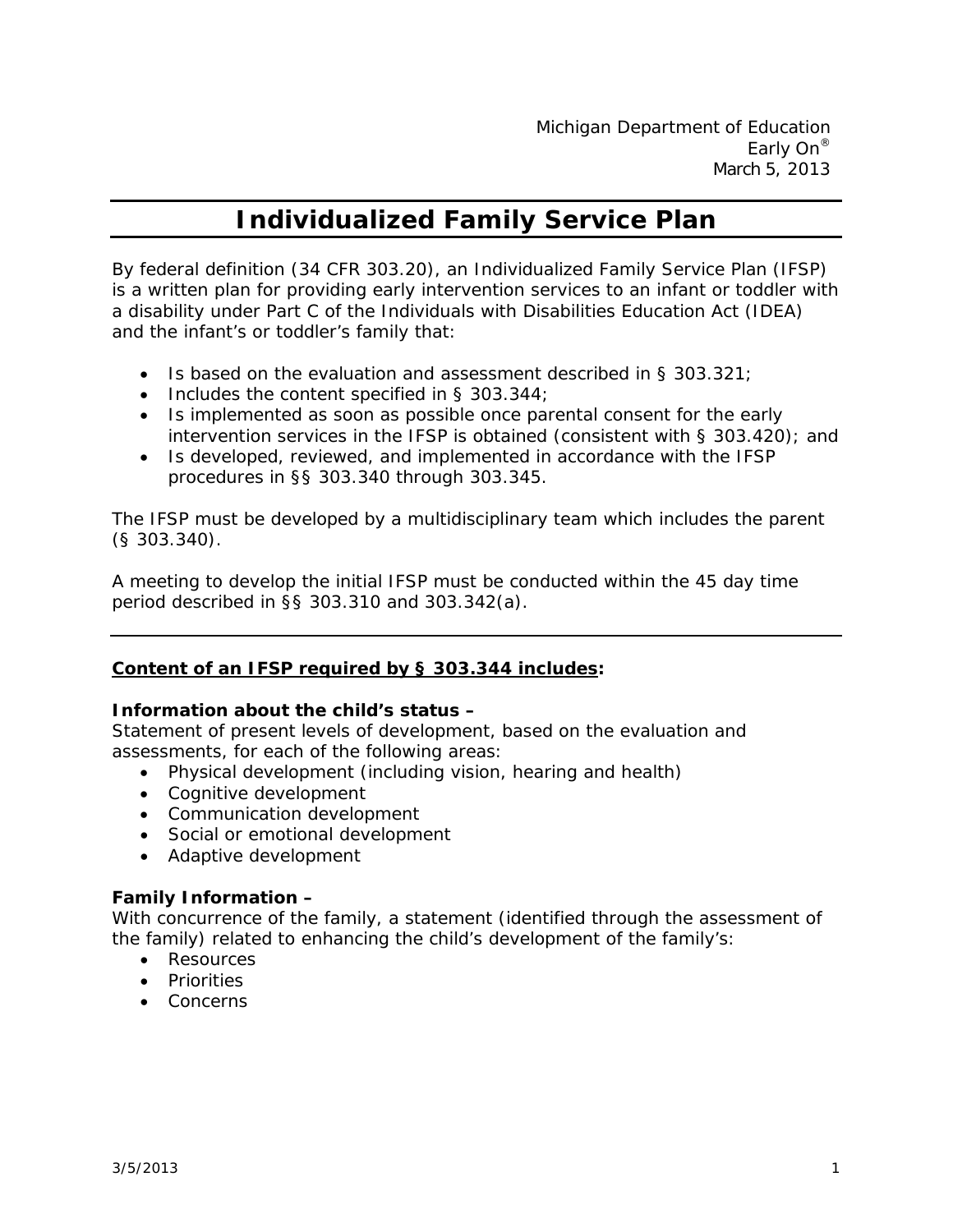#### **Measurable Outcomes –**

A statement of the measurable outcomes or measurable results (including preliteracy and language skills, as developmentally appropriate for the child) expected to be achieved for the child and family.

Include:

- Criteria
- Procedures
- Timelines

for the purpose of determining the degree of progress toward achieving the results are being made and whether modification or revisions of the expected outcomes or early intervention services are needed.

## **Early Intervention Services –**

A statement of the specific early intervention services, based on peer-reviewed research (to the extent practicable), that are necessary to meet the unique needs of the child and the family to achieve the outcomes identified. This must include:

- Frequency number of days or sessions that a service will be provided
- Length length of time the service is provided during each session of that service (such as minutes, hour or other time period)
- Service Delivery Method how the service is provided
- Intensity whether the service is provided on an individual or group basis
- Location actual place or places where a service will be provided
	- o State that the service is provided in the natural environment or justification if not provided in this environment (determination of the appropriate setting for providing early intervention service must be made by the IFSP team, including the parent)
- Duration projecting when a given service will no longer be provided (such as when a child is expected to achieve the outcomes on the IFSP)
- Payor

## **Other Services –**

To the extent possible, identify:

- Medical and other services needed or being received by the family or child, and not funded under Part C
- If the services are not currently being provided, steps to secure those services

## **Dates and Duration of Services –**

- Projected date of initiation of each service
- Anticipated duration of each service

## **Service Coordinator –**

The service coordinator should be from the profession (profession may be service coordination) most relevant to the child's or family's needs. The service coordinator will be responsible for coordinating and monitoring the early intervention services, including transition services and coordination with other agencies and persons.

• Name of service coordinator